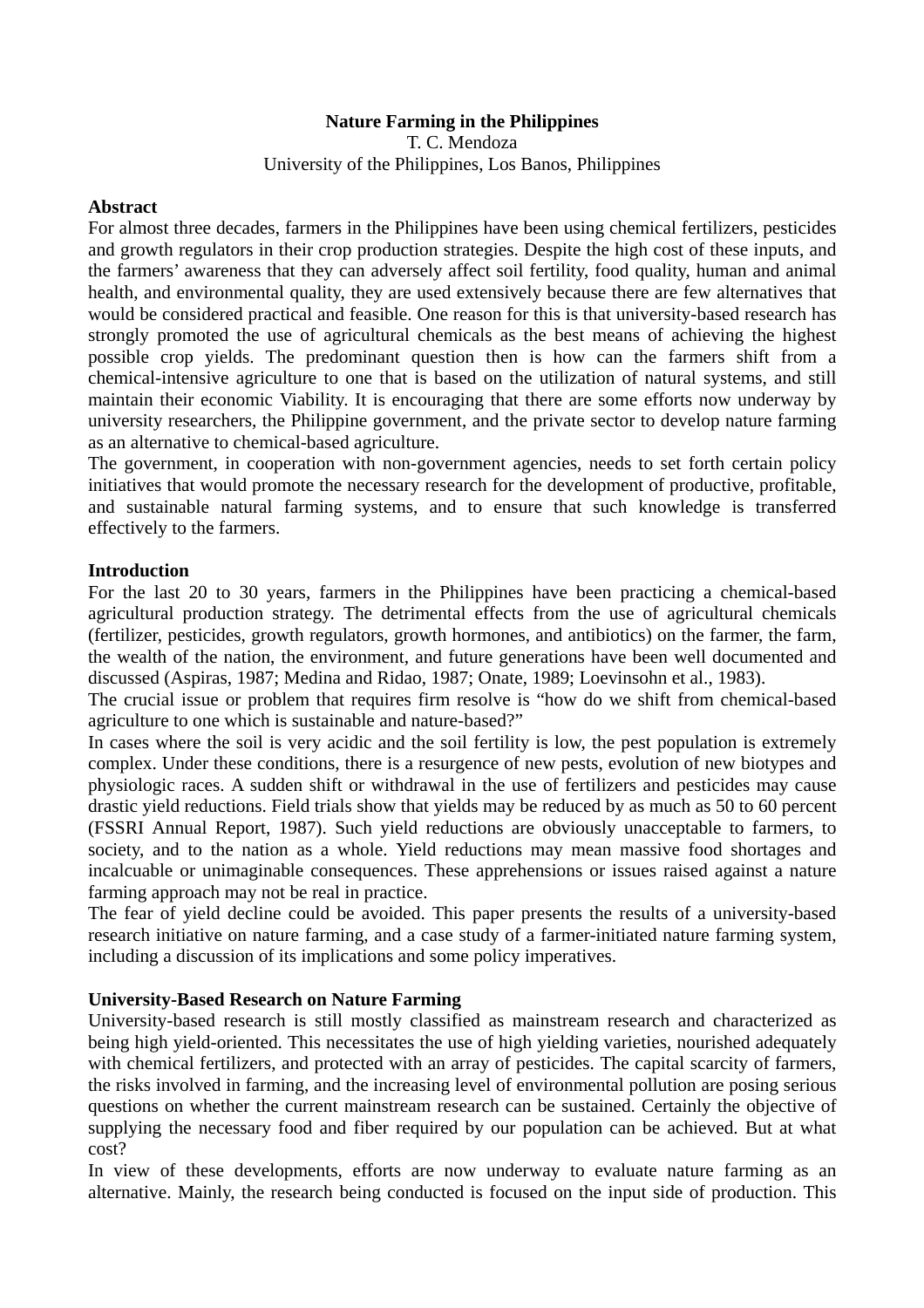research is directed toward minimizing or reducing the input costs of production. This is referred to as Minimum Input Farming (MIF). The objectives of the research are twofold: to determine how best to minimize the use of chemical fertilizers and pesticides. The following research is directed toward minimizing the use of chemical fertilizers:

- 1) Use of rice straw, corn stover, and sugarcane trash as mulch and fertilizer;
- 2) Green manuring with azolla and sesbania for lowlands, and mungbean for the uplands;
- 3) Use of poultry, hog, and cattle/carabao manure;
- 4) *Rhizobium* inoculation of legumes (soybean, mungbean, peanut);
- 5) *Azospirillum* inoculation of crops belonging to the grass family (sugarcane, corn, sorghum, napier);
- 6) Crop rotation schemes involving legumes as the rotational crop; and
- 7) Intercropping and cover-cropping between nonlegume and legume crops, e.g.,
	- a) sugarcane + mungbean, soybean, or peanut;
	- b) corn + mungbean, soybean, or peanut;
	- c) coconut + winged bean or kudzu.

Addressing the objective of minimizing the use of pesticides, the following research is being undertaken:

- 1) Use of botanical pesticides. Specific research being conducted includes: the identification and inventory of plants that have pesticidal properties; the identification of mode of action (repellant effect, toxicity); and the extraction procedure, preparation and method of application.
- 2) Application of the concept/practices of integrated pest management (IPM). Specific research includes: establishing critical threshold for various pests in different crops; and monitoring farmers acceptance of IPM.
- 3) Use of biological control agents or natural enemies. This area of pest management has not been thoroughly studied in the Philippines. Only *Bacillus thuringensis* and *Trichograma*, which are known worldwide, have been investigated; other species remain to be found.

These university-based research efforts have similar characteristics. They are conducted by individual researchers representing their own discipline, bias, or training. In addition, they are conducted on a project-to-project basis, as their duration is coterminus with the project duration.

There are negative implications for the research. There is no integration into actual farming systems. Rarely are farmers involved in the research process. They are short-term, and data obtained are generally indicative measures. There is no long-term monitoring of effects.

### **Case Study of a Farmer-Initiated Nature Farming System**

Starting in 1980, Mr. Lorenzo Jose\* began to shift his farming practices from chemical-based to purely natural farming methods. Neighboring farmers, including his family, thought then that Ka Toti (as he is fondly called) was crazy. Nobody believed that he could shift a conventional, chemical-based farming system to a system of non-chemical, natural/organic farming. First, the soil was unproductive and infertile due to 15 years of intensive rice production. Second, there was a heavy infestation of weeds and other plant pests that had been devastating to crop growth and yield. Also, it was thought that if he did not spray, all the pests in the area would migrate to his farm since all of his neighbors applied pesticides regularly. It was hypothesized that this would accentuate the pest infestations to even more devastating proportions.

Amidst pressures and fears, Ka Toti still pursued the idea of changing his farming method. During the first year of transition, his crop yield was reduced from 80 to 120 cavans  $ha^{-1}$  with chemical inputs, to as low as 30 cavans ha<sup>-1</sup> without chemical fertilizers and pesticides\*\*. For a man who relies solely on farming for his livelihood (although his wife is a government employee) and supports his children in college, this yield decline was most discouraging. This drastic yield decline

Mr. Lorenzo Jose's farm is at Solib, Floridablanca, Pampanga, Philippines. It is at the Central Plain of Luzon Island, 120 km north of Manila.

<sup>\*\*1</sup> cavan =  $50 \text{ kg}$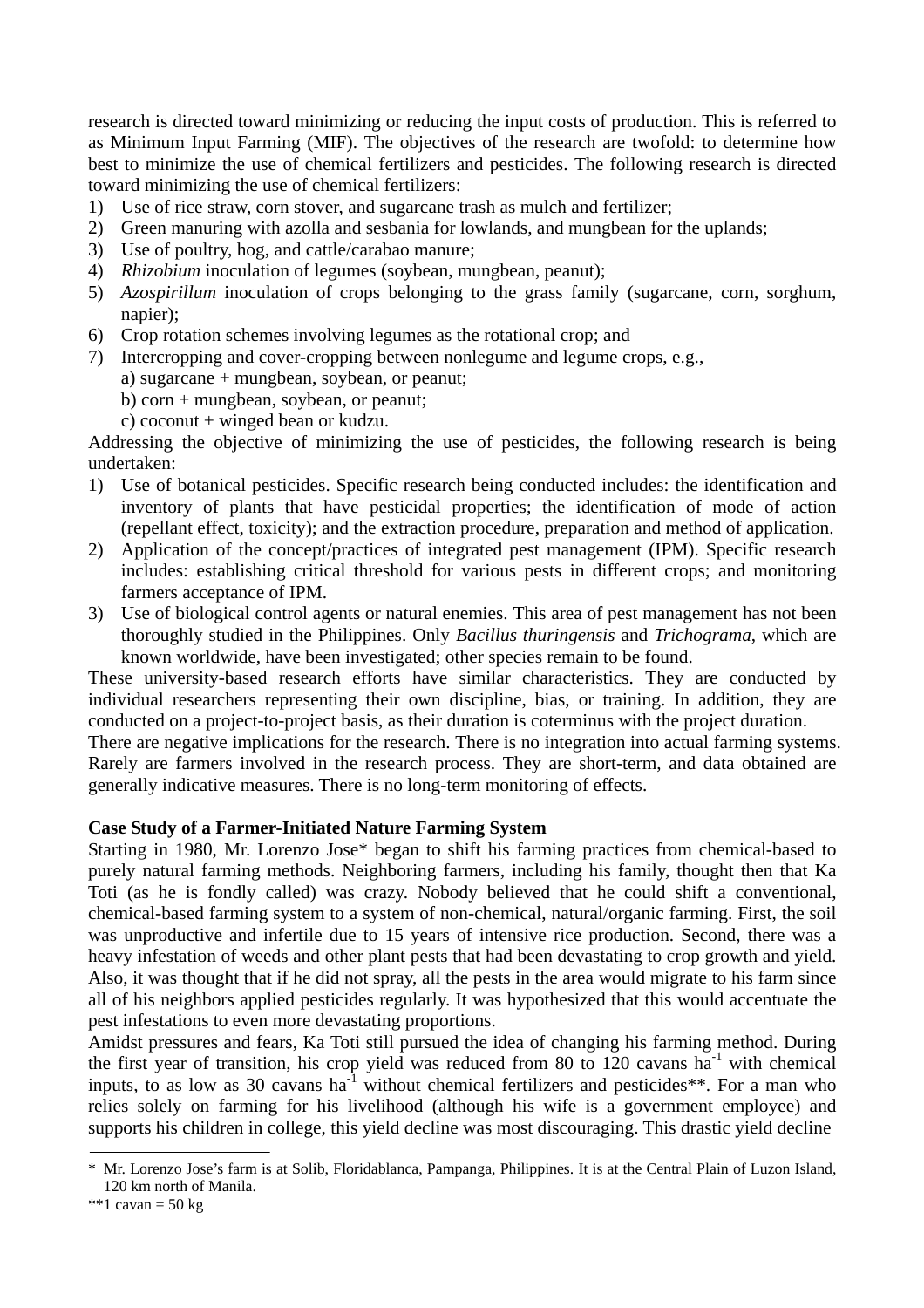sparked considerable doubt and misunderstanding in his family. However, as time progressed, crop yields gradually increased. Five years later, he was getting  $2.3 \text{ Mg} \text{ ha}^{-1}$  to 5 Mg ha<sup>-1</sup> of rice in his best yielding paddy. At present (1989), he obtains an average yield of 3.5 Mg ha<sup>-1</sup> and he is getting as high as  $6.0 \text{ Mg}$  ha<sup>-1</sup> of rice in his best yielding paddy.

What are the features of Mr. Jose's farm? Ka Toti's farm is essentially a landscape mosaic or a diversified farm. The 6.0 ha farm is subdivided into the following parcels:

- 1) A 3.0 ha pasture area where he maintains 5 cows, I bull, and 6 calves for a total of 12 head of cattle. These ruminants forage in the pasture area and they are not fed with any concentrate or salt. They are just provided with drinking water. The pasture area is planted with acacia trees that provide protection for the animals during the hot summer.
- 2) About 0.5 ha is planted to ipil-ipil (*Leucaena leucocephala*). The ipil-ipil trees are cut every two years for fuelwood. The fuelwood is sold, which provides cash for purchasing fuel to run the irrigation pump for the rice paddy. Regrowth of ipil-ipil occurs rapidly.
- 3) About 0.8 ha is planted to fruit trees dominated by mangoes. This area, includes the home lot and a small pond for fish and ducks.
- 4) The remaining area of 1.8 ha is devoted to intensive rice production and is monocropped throughout the year. This area is subdivided into 52 paddy lots for weekly planting. Each lot is planted to rice at least three times a year.

Such diversity provides the basis of stability and productivity in Mr. Jose's farm. He has structured his farming system for maximum complementarity and integration of enterprises on a whole farm basis, The 3.0 ha pasture area serves as the biofertilizer factory for his intensive rice paddy production. The cattle dung is collected and spread in the rice paddy. To facilitate dung collection, the cattle are tethered at a certain place during the night. Hence, the biomass (grasses and legumes) that the cattle consume is converted into valuable meat for the family's needs and into organic fertilizer for the rice paddy. The wooded area (about 1.3 ha) which is planted to ipil-ipil and fruit trees (mango is the dominant fruit tree) serves as a buffer zone, Weeds in this area are allowed to grow profusely including the viny weeds that tend to cover the mango canopies. This area serves as a wildlife or bird sanctuary, a habitat for beneficial insects, and additional pasture space. The fruit trees provide food for the family and supplemental income during a good fruiting year.

The remaining 1.8 ha devoted to intensive rice cultivation derives benefits from the noncultivated area. The 3.0 ha pasture provides manure that replenishes the nutrients removed through rice production. The other potential benefits depend on a favorable microclimate for the 1.8 ha rice paddy.

The diversity and integration of the farm's enterprises may not fully explain the success of Ka Toti in his rice culture. His rice cultural practices are fined tuned to nature farming from seeding to harvesting. A description follows.

### **Seedling Preparation**

Enough seeds to plant a given paddy of about 300 to 400  $m<sup>2</sup>$  are germinated in a plate. The seedlings are transplanted 8 to 10 days after seeding.

# **Spacing and Row**

Orientation Seedlings are transplanted into rows 40 cm apart, with 5 cm between hills and at one seedling per hill. Rows are oriented east to west for maximum light penetration into the canopies.

### **Weed and Irrigation Management**

The paddy is saturated with water after transplanting. Sometime later, the paddy is drained so that the seedling will be sturdier and more resistant to pests. Still later, the paddy is again flooded. This alternate wetting and drying, from a chemical-based rice farming viewpoint, is not recommended because it can accelerate the volatilization loss of applied N fertilizer.

# **Harvesting, Spreading and Incorporating Straw**

At harvest, rice stalks are cut close to the ground. Immediately, the harvested palay are threshed using a manually pedalled thresher. Rice straw is then spread evenly in the same paddy where rice was harvested. The paddy is then irrigated to moisten the straw. Two weeks later, plowing is done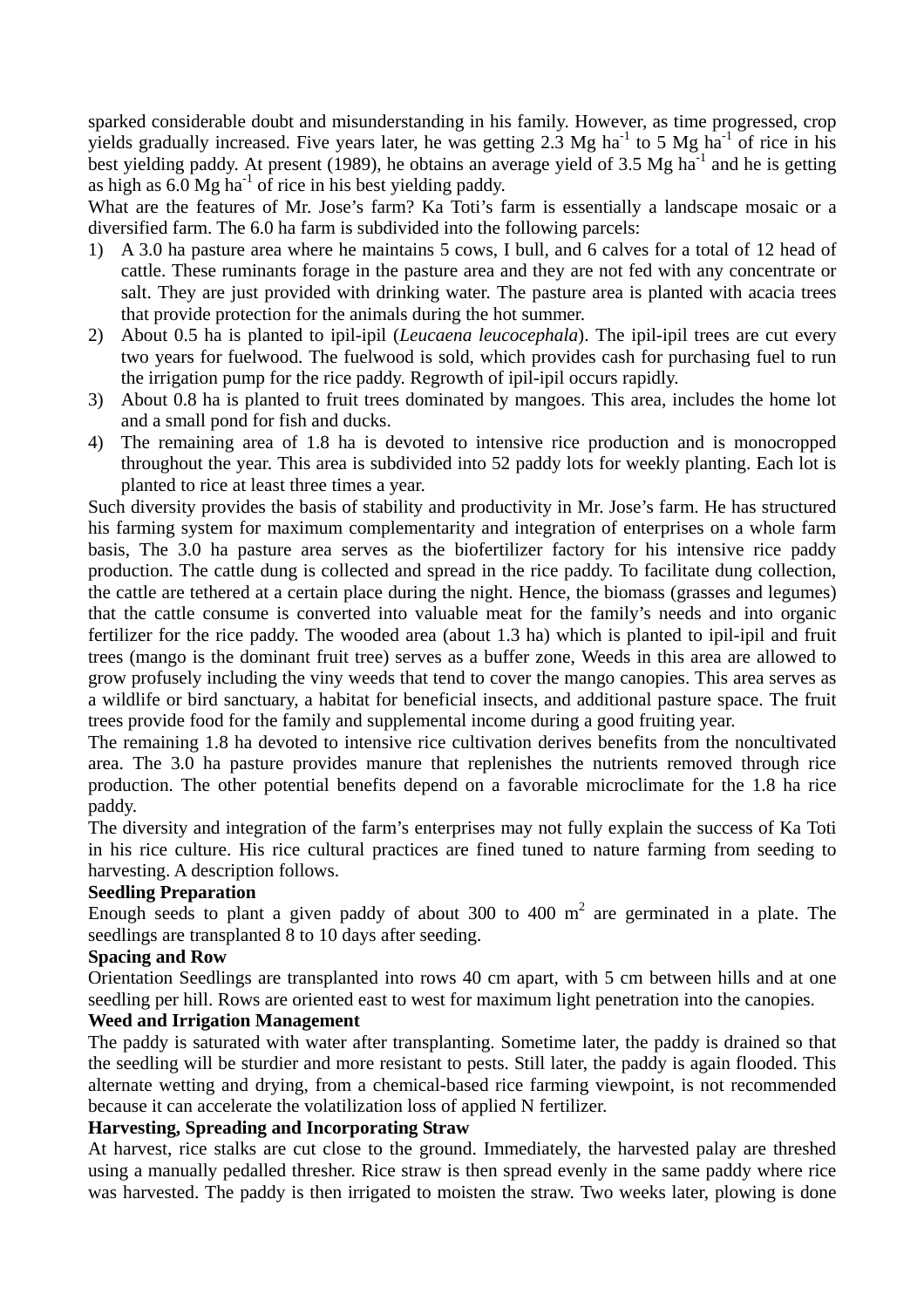with a carabao. Depending on the soil conditions and fertility, *Sesbania* seeds are sown by broadcasting. One week later, the same paddy is harrowed and prepared for planting.

The cultural practices cited here are interrelated and provide a basis of explanation for his success in following a nonchemical nature farming approach. Other practices also contribute to Mr. Jose's success.

First, the early transplanting of seedlings on a seed-to-hill basis facilitates the unhampered root development-a requirement in growing a healthy plant to better resist pest infestation.

Second, the judicious use of water effectively controls the weeds but not enough to weaken the plant with too much submergence. The practice of maintaining just enough moisture in the paddy field allows spontaneous biological nitrogen fixation (SBNF) through living organisms. This is enhanced by the availability of organic carbon from the rice straw incorporated after every harvest, and the cattle dung applied (Patriquin et al., 1986).

Third, the large row spacing allows maximum light penetration even up to harvest time. The availability of light allows SBNF in paddy fields which reportedly can fix as much as 30 to 40 kg N  $ha^{-1}$  (Rice and Soil, IRRI).

Therefore, the development of healthy, sturdy, and well-rooted rice plants is the result of early transplanted seedlings, judicious use of water, and a planting pattern that allows light to penetrate below the plant canopy. Additional benefits derive from these practices. Rice plants can resist more insect infestation because they are healthy and growing vigorously. Also, there is no imbalance in available plant nutrients and, thus, no nutritional stress in the seedlings. Such stress factors impacting the plant would tend to attract insects and diseases. Another benefit is a unique microclimate, resulting from the large row spacing and increased light transmission, that is not conducive to pest population buildup.

Finally, with time, the nonuse of pesticides has paid off. The population ratio between beneficial to harmful insects, which is now 60:40, has shifted toward the beneficial ones (Gapud, 1989 unpublished report).

### **Discussion and Implications of Nature Farming Systems in the Philippines**

Transforming the practices of farmers, who are dependent on the use of synthetic chemical fertilizers and pesticides is not a simple, physical transformation. Farmers' awareness of the high cost of fertilizers and pesticides, the degradation of their soils, and the decline in their quality of life, has not provided sufficient motivation to shift from chemical-based farming to natural/organic farming practices.

Mr. Lorenzo Jose is not a typical Philippine farmer. How many are there like Mr. Lorenzo Jose? We do not know exactly, but they are still few in numbers.

The shift from chemical agriculture to nature farming systems requires a change in the farmer's attitude and philosophy of life. It requires changes in his life style, consumption pattern, and value orientation. But it will take more than this. The vision that "farming is liberation" should be a guiding principle. He who controls the farm inputs controls the farming operation and, thus, controls the resources and enjoys the material gains. This is called value orientation. What do farmers value more? Freedom or food? Freedom may include one's ability to produce adequate food.

Would this require violent or radical change? There is no correlation between the liberation movement launched by peasants and natural farming. The socialist north similarly pursued chemical agriculture as the basis of their food production strategy in the same way as did the capitalist north (Khor Kok Peng, 1989). The cultural revolution in China is an exception, because China to begin with had long practiced nutrient cycling from organic materials (FAO, 1977). When they declared a closed door policy, there was a need to develop a more efficient nutrient cycling process (crop-animal-human-fish-crop). Hence, the pronouncement "turn waste into useful products" was a necessary survival strategy (King and Cleveland, 1980). Furthermore, during that time, the Chinese did not have the technology to manufacture fertilizers and pesticides. At present, however, they are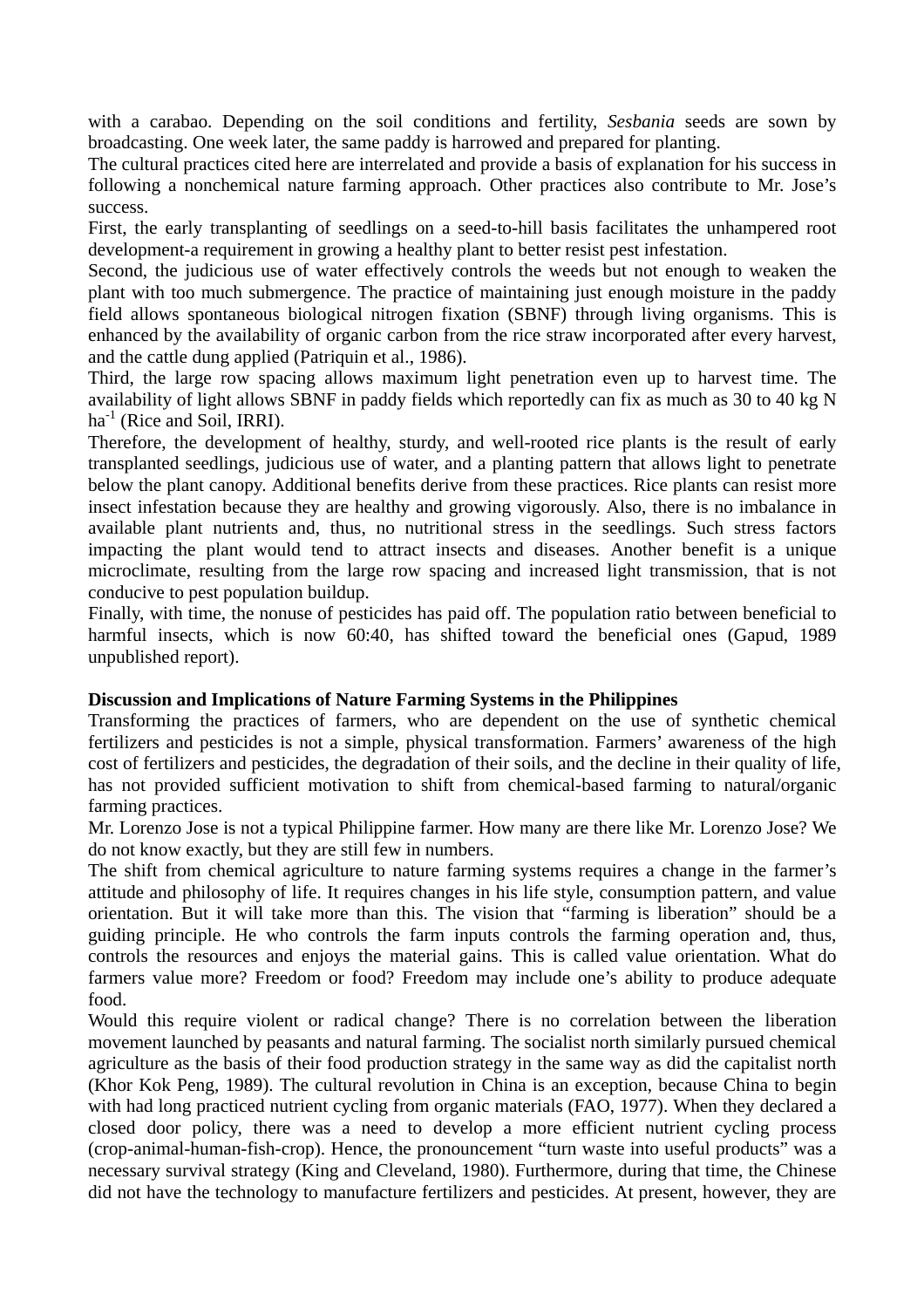using large quantities of chemical fertilizers and pesticides, especially for their export crops. What about university-based research? At present, the university-based research establishment has been slow to respond to the needs of farmers who would want to change from chemical-intensive farming to organic/natural farming. The reasons are obvious:

- 1) The training of researchers is still primarily chemical-oriented. Research on nature farming is still believed to be backward or traditional. Their training and doubts about natural farming as a viable alternative to chemical agriculture inhibit them from pursuing a scope of research on natural farming systems, other than the piecemeal and cost-reducing technologies cited earlier.
- 2) Funding for university-based research generally favors research with high impact and with easily measurable results in the short-term. Nature farming research provides positive effects over the long-term rather than in the short-term.

However, there are now initiatives by some researchers and faculty members to pursue nature farming research. Small grants are being obtained from private donors. In the Philippines, there are presently several nongovernment organizations (NGO's) that are working at the grassroots level. The realities of farming in the uplands where they normally operate, that is, the resource-scarcity of the farmers and the remoteness of these locations, are major constraints to intensive crop production. Most of these NGO's emphasize natural farming systems and the use of traditional methods for their assistance projects.

What about government-supported food production programs? It is logical for any government to have a centerpiece program directed toward achieving food self-sufficiency or an adequate supply of food and other basic staples for the people. In a Third World setting, food is a political issue since it can often determine whether a government succeeds or fails (Perlas, 1989). This makes conservation goals in nature farming politically unwise. Program planning and implementation emphasize immediate impact as the overriding criteria. Activities that yield results in the long term get less priority (Mendoza, 1989). Chemicals (fertilizer and pesticides) and genetically uniform high-yielding cultivars provide immediate increases in production. Incentives and support services are designed and packaged for extension and delivery to the farmers. As an incentive to farmers who will join the government in this massive food production program, soft loans, crop insurance, marketing, and technical assistance are generously provided (Department of Agriculture, 1989).

In the Philippines, however, there is some positive attention for nature farming practices, although nature farming is not part of the government's food production strategy. The Office of the Undersecretary for Special Concerns emphasizes natural farming practices for their projects in tribal and upland farming communities.

# **Some Policy Imperatives for Nature Farming**

- 1) Research efforts must be directed toward the appropriate approaches and strategies in various agroecosystems. There are existing technologies and considerable information about nature farming; however, there is a need for fine tuning in accordance with the unique and varied conditions of a given farm. A definite budget for nature farming research and development must be allocated. Similarly, extension services must be strengthened and redirected in support of nature farming systems.
- 2) A percentage of the tax gain from the sale of fertilizers and pesticides should be allocated for research and development of nature farming systems and practices to ensure a more sustainable agriculture, and to facilitate the transitional process from chemical-based agriculture to natural farming.
- 3) A media campaign is essential. Agrichemical promotion schemes should emphasize that "pesticides are poison." They are hazardous to health and they can pollute and degrade the environment.
- 4) A public awareness campaign regarding the potential adverse effects of fertilizers and pesticides, in addition to their yield-enhancing qualities, should be undertaken. Similarly, the benefits of organic waste recycling should be given equal time and space in all types of media.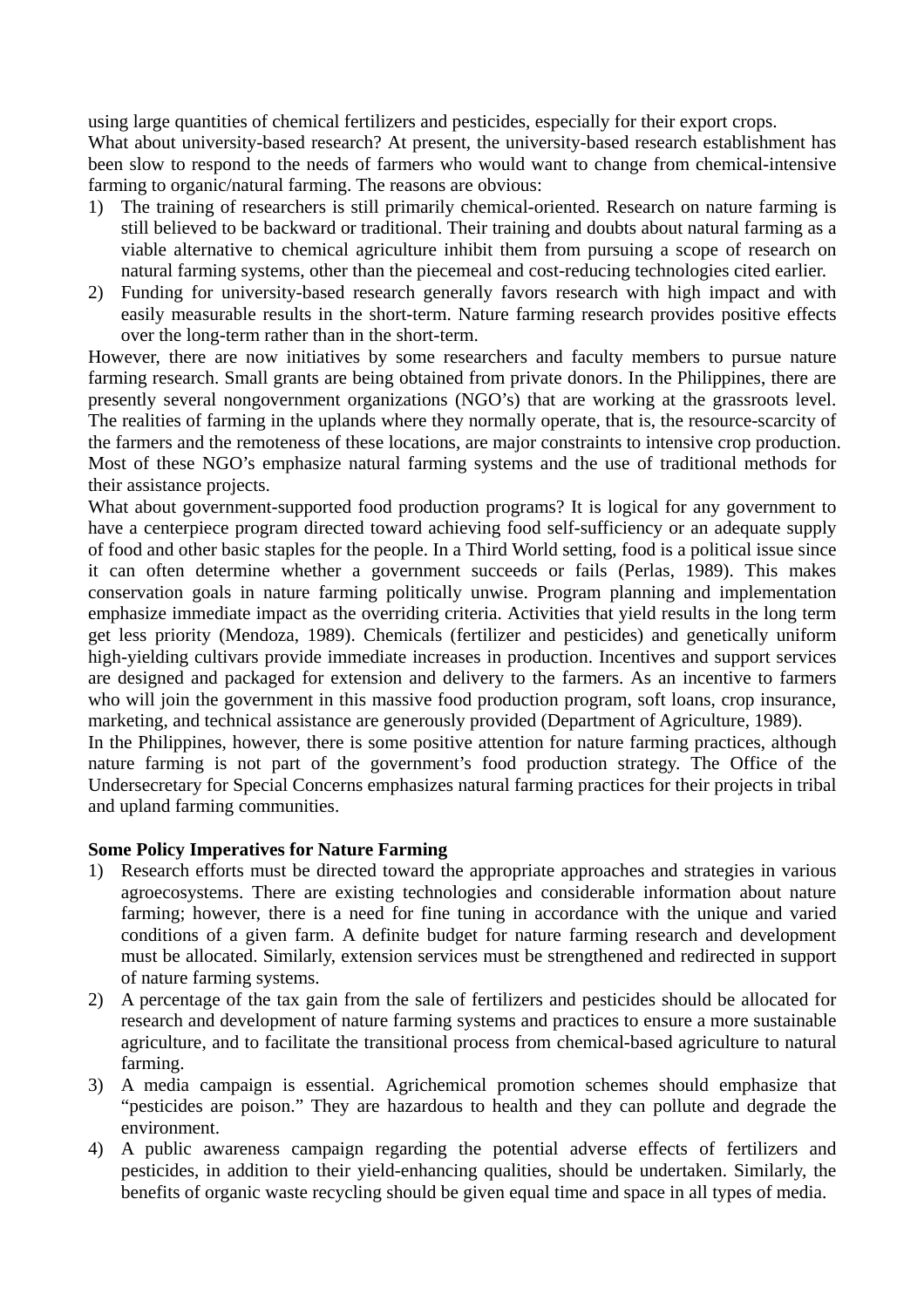- 5) Nature farming requires institutional efforts that will help reorient the thinking and values of the population. First, this should start in the family, the basic unit of society, by instilling practices on proper waste disposal (i.e., wastes should be separated into degradable and nondegradable fractions to facilitate recycling programs).
- 6) Family enterprises such as backyard gardening should be emphasized and supported with extension-type bulletins. Educational institutions at all levels should incorporate topics and courses on organic waste recycling, home gardening, integrated production systems, biomass agriculture, and nature farming.
- 7) A law or executive order is urgently needed to ban the practice of burning crop residues. At present, rice farmers are burning their rice straw to facilitate land preparation, and to destroy insects, weeds and diseases. A rice field yielding 80 cavans ha<sup>-1</sup> usually yields  $4 \text{ Mg}$  of straw. The equivalent nitrogen fertilizer lost from burning straw at this yield level is equivalent to four bags of urea (Mendoza, 1989).
- 8) A comprehensive law on nutrient cycling (farm, household, municipal, and industrial/factory wastes) and waste disposal must be enacted. Such energy and nutrient resources should be properly recycled to sustain our present and future generations.
- 9) An all-embracing land use policy, with the objective of assuring the future population of adequate land, forest, and water resources, must be formulated and implemented. The rapid conversion of prime agricultural 1ands to urban development and industrial sites is highly visible right now.
- 10) Nature farming is generally based on the principle of biological diversity. This biological principle can be translated into tangible benefits by mandating that each barangay, town, province, and region of the country establish woodlands and plant trees for fuel, construction materials, and food.
- 11) The Philippines ranks 13th among the most highly populated countries. With a population growth rate of 2.4 percent, it is impossible for basic services to keep pace. Because of intense population pressure and inadequate employment opportunities, cultivation of marginal upland areas with slopes of more than 18 percent has become a widespread practice. This has resulted in extensive degradation of the land resource base by erosion. Hence, a comprehensive family planning program is urgently needed.
- 12) The debt issue is exacting a heavy toll on resources utilization. With 40 percent of our national budget allocated to debt service, projects and programs that would relieve poverty are sacrificed. Unfortunately, there is a direct relationship between poverty and pollution. Easier terms on loan repayment, including the possibility of a debt moratorium, must be given serious consideration.
- 13) Finally, government executives, legislators, and policymakers should recognize sustainable agriculture as an economic, social, political, and environmental necessity. The shift to natural farming systems and practices will be significantly catalyzed with strong government support and will move us toward our ultimate goal of a more sustainable agriculture.

### **References**

- Aspiras, R. B., B. T. Onate, and V. Gapud. 1989. Genetic imperialism in the third world: The Philippine experience with IRRI. In Global development and environment crisis - Has human kind a future? Sahabat Alam Malaysia, Jutaprint, Penang, Malaysia.
- FAO, 1977. China: Organic waste recycling in agriculture. FAO Soil Bull. No. 40. Food and Agriculture Organization, United Nations, Rome.
- Khor Kok Peng. 1989. The third world environment crisis: A third world perspective. p. 15-30. In Global development and environment crisis - Has human kind a future? Sahabat Alam Malaysia Jutaprint, Penang, Malaysia.
- King, A. and H. Cleveland (ed.). 1980. Bioresources for development: The renewable way of life. Pergamon Press. 345 p.